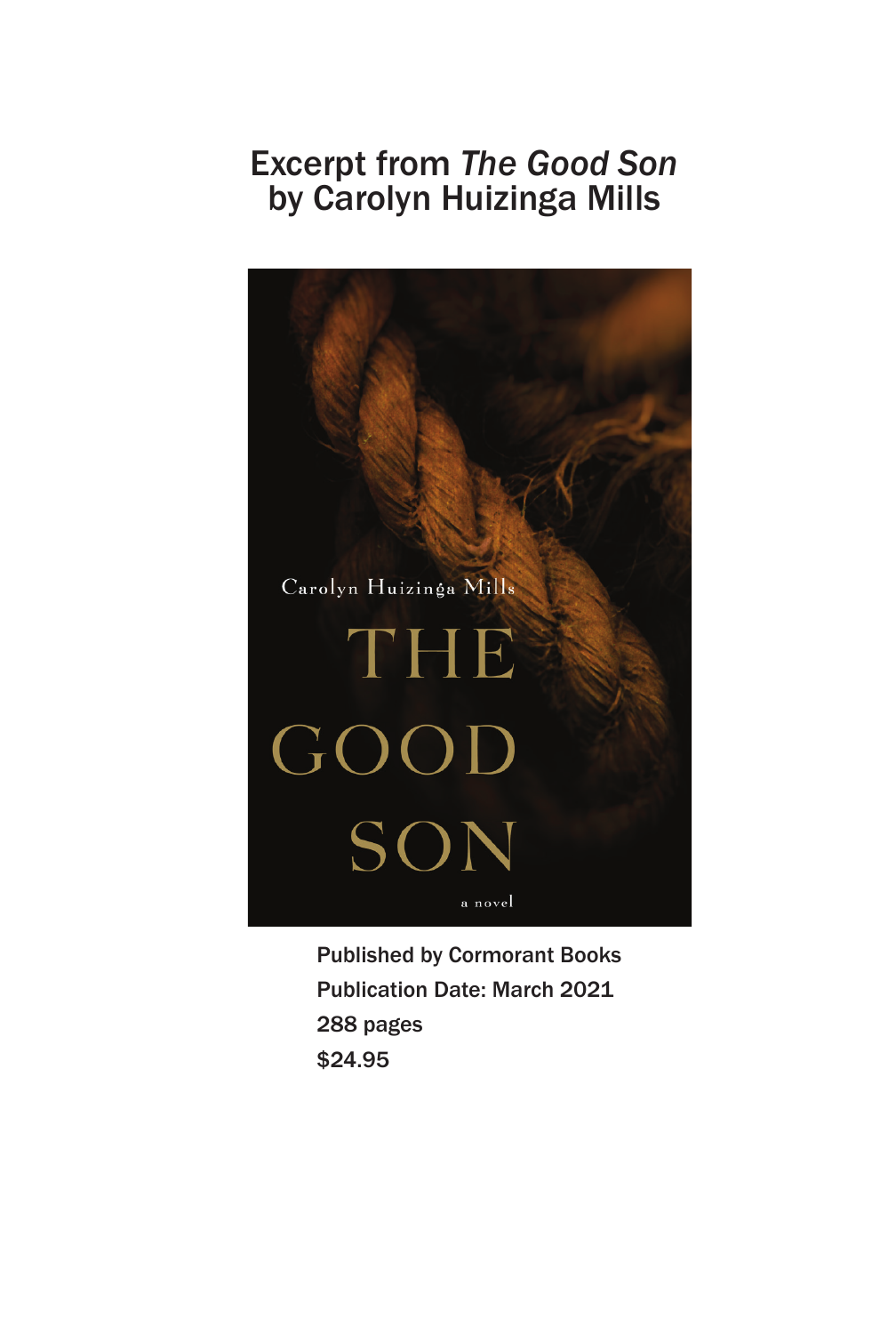## Chapter 6

My extra-long shower does at least temporarily take the chill out of my bones. As I'm towelling off, I glance at my phone and notice that I have a missed call from Jason. I'm anxious to talk to him because I don't want the weirdness from last night to linger, but first I need something to eat; I'm feeling light-headed.

I decide on an omelette. I don't have the energy to make anything more ambitious. I'm dicing a green pepper, half-listening to the news on the TV in the living room, when I hear a name that stops me cold. Still gripping my paring knife, I stand on the threshold to the living room, staring in stunned silence at the image of six-year-old Amy Nessor on the screen.

It's the same school photo they used when she went missing twenty-nine years ago, with her uneven blonde pigtails and her impish smile showing off the gap where her front tooth used to be. I remember this picture all too well — the slight tilt to her head, the plaid dress and lace collar — although I haven't seen it since I was a kid. My heart races as the news anchor explains in his ultra-calm voice that Amy Nessor's case is being re-opened. New evidence has emerged. There aren't many more details than that and the anchor quickly, too quickly, moves on to the next story. Amy's sweet, unsuspecting face is replaced by a protest taking place somewhere else in the world. People are shouting and punching the air, but I don't register any of it. The knife slips from my hand and as the handle strikes my foot, I'm jolted out of my stupor. I bend down to pick up the knife. Does Ricky know? What is he doing right now? He must be freaking out. I think of my mom and feel bile rise in my throat. This is going to kill her. This is absolutely going to kill her. With a rasping grunt that tears through my ribcage I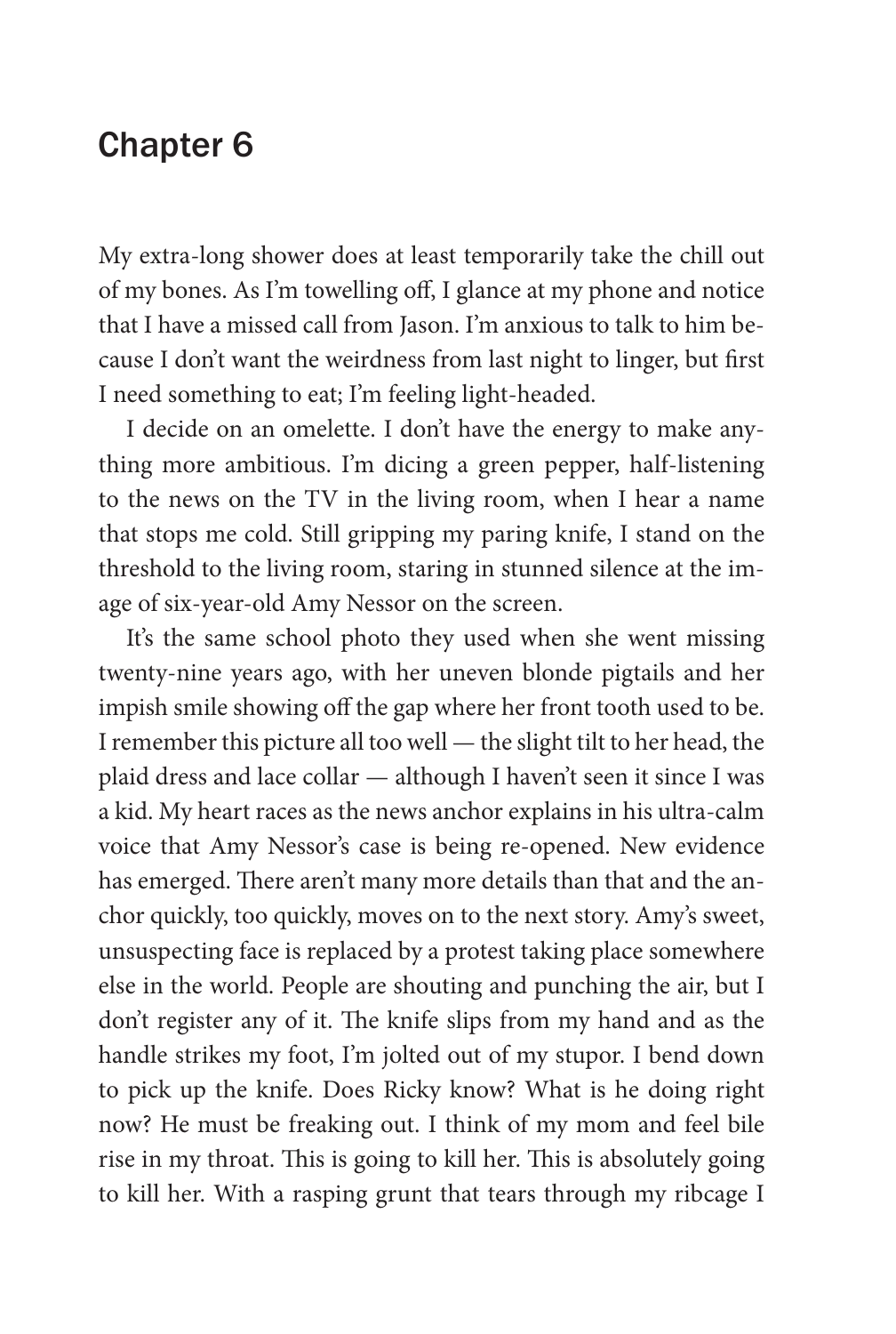## THE GOOD SON 3

jam the thin blade of my paring knife into the kitchen doorframe. It wobbles there for an instant, like an accusation, before I pull it out and return to the kitchen where I drop the knife into the sink before collapsing onto a chair. My body has turned to Jell-O, but as much as I can't seem to stop shaking, a tiny part of me is relieved.

\*\*\*

Lindell Drive, the street where I grew up and where my mom still lives, is a quiet street that butts up against the north end of the ravine. There weren't many kids sharing that short stretch of road during my childhood — just me and Ricky, the Nessor girls, and the Kinzie's baby. Later, there were twin boys, but I never knew their names. Most of the kids in our neighbourhood lived behind Lindell Drive, in the subdivision closer to the school, where the streets loop in cul de sacs, and where I used to play cops and robbers, although I stopped playing after Derek Weberson's accident.

The two of us were pedaling furiously down the same street, hearts pumping, when Derek veered toward the side of the road and crashed into the back of a parked pick-up truck. I watched him hit it and for a split second, there was no sound other than the echoing clash of metal on metal. Then Derek started to howl. In between wails, he took great shuddering breaths that terrified me more than the sound of his crying. I skidded to a stop and ran over to where he was lying sprawled on the asphalt, but I didn't know what to do.

"Are you okay?" I asked.

He didn't answer; he just kept screaming.

I tried to lift his bike off him, but he screamed even louder as soon as I touched it, so I backed up and stared at him, waiting for someone else to come and help. It didn't take long. Mrs. Thomp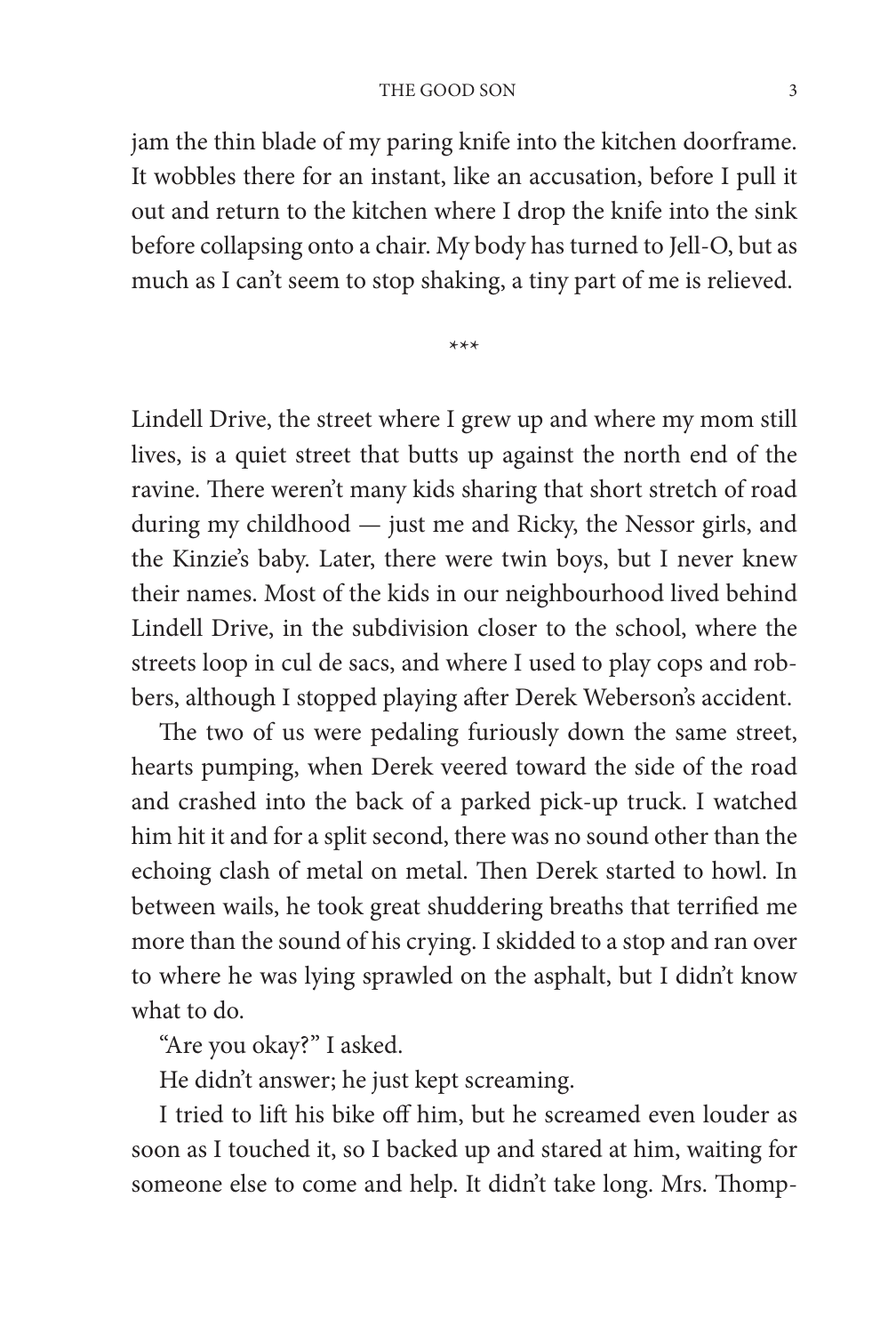son, who lived on the corner, came scurrying toward us with a tea towel thrown over her shoulder. She scooped up Derek's bike so quickly he didn't have time to protest. Then she sent Mike and Tommy, who had just come tearing around the corner on their own bikes, to get Derek's mom.

"What happened?" she said, turning to me.

"He ran into the back of the truck. He turned around to look behind us, then —"

"You're okay, you're okay," she said to Derek, who was still sprawled on the road. He hadn't even tried to sit up.

As more kids began to crowd around, Mrs. Thompson ordered everyone away. "Get on home," she said. "He doesn't need you gawking. Go on now!"

Derek's mom came racing down the sidewalk in her socks. "Is he okay? Oh god, please tell me he's okay." Mrs. Weberson knelt beside her son and smoothed his hair away from his forehead. At her touch, Derek began howling again and the sound swirled inside my head, making me dizzy.

I sank down onto the curb.

"The boys said he'd been hit by a truck," Mrs. Weberson said. She swung her head toward me, eyes frantic.

"No, no," Mrs. Thompson interceded. "He hit the truck. Right, Zoe?"

I nodded. I could feel hot tears dribbling noiselessly down my cheeks.

Mrs. Thompson helped Mrs. Weberson lift Derek into a sitting position and I watched as they hoisted him to his feet. His arms, which I later learned were both broken, dangled at his sides and he made the most pitiful sound as he stood. Mrs. Thompson steered Derek's bike to her lawn and laid it gently on the grass.

"You can come back for this later," she told him. "Or one of the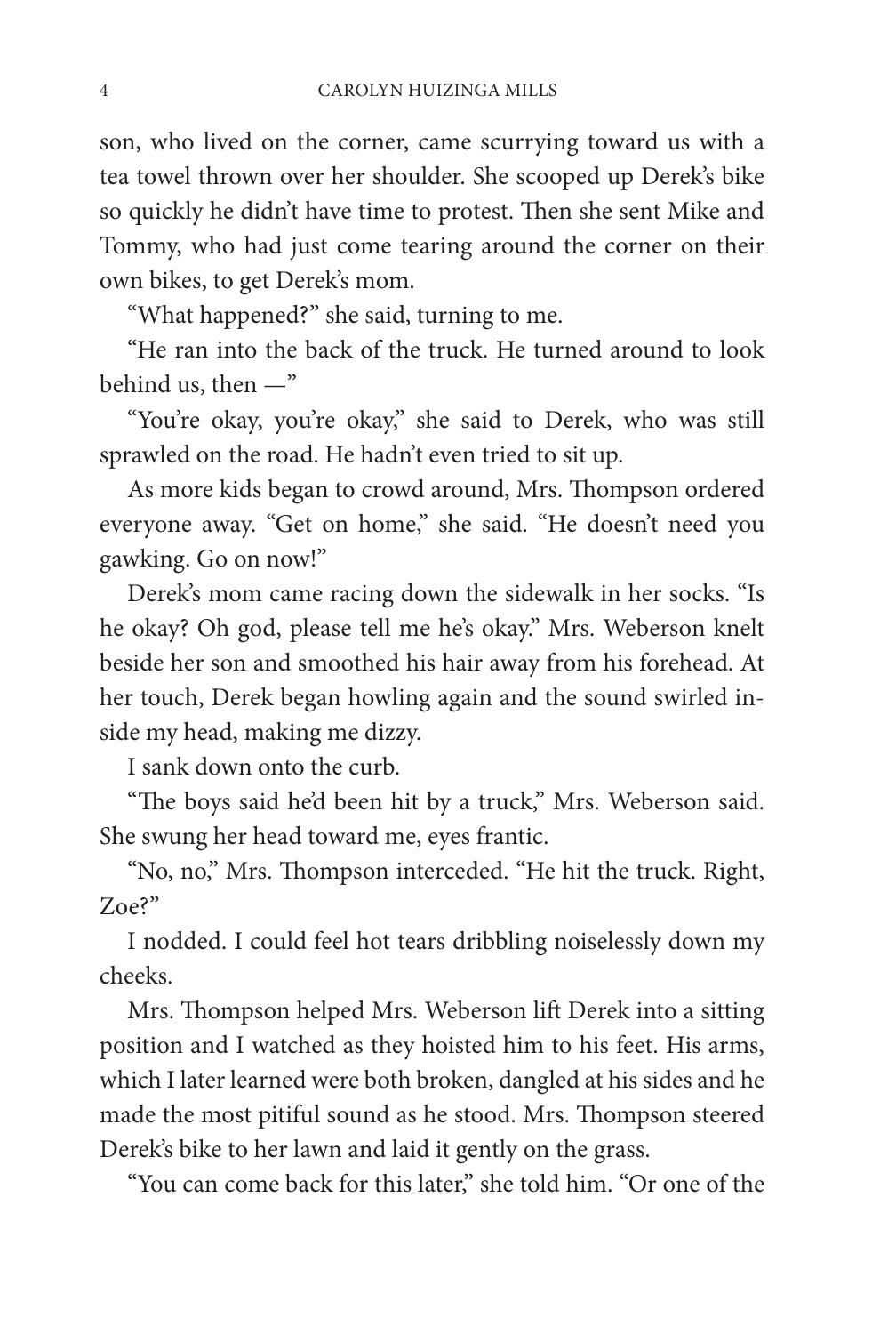other boys can bring it to you."

No one asked anything more of me. I waited until after Derek and his mother had gone before rising from the curb and walking my own bike home with the sound of Derek's pain-filled shrieks reverberating in my ears.

My bike was getting too small for me anyway so it was easy to pretend that was the real reason I stopped playing cops and robbers. Instead, when I was outside, I spent most of my time hanging out on Lindell Drive, collecting rocks or bouncing a ball against the side of our house or just watching the neighbours from the safety of our porch.

The Nessors lived three doors down from us. They had two girls, Amy and Sabrina, who were both younger than I was and, as a result, not very interesting. I often saw Amy playing on her front lawn, or riding her tricycle down the sidewalk, while her mom sat on their front step bouncing Sabrina on her lap. If Amy hadn't been so little, I might have made more of an effort to get to know her, to play with her, even. I might have paid more attention. And if I had? Would that have changed anything?

By the time Amy started grade one, I was in grade four. We both followed the same short route to school and back, but we never walked together. I might have been too shy, or maybe she was; whatever the case, I usually ended up trailing a few paces behind her as she sashayed down the street, her blonde pigtails swinging.

\*\*\*

On the Tuesday before the Thanksgiving weekend, when I was walking home from school, Amy was about half a block ahead of me. Certain details about that afternoon are etched permanently into my brain; I remember that it was gloriously warm outside. As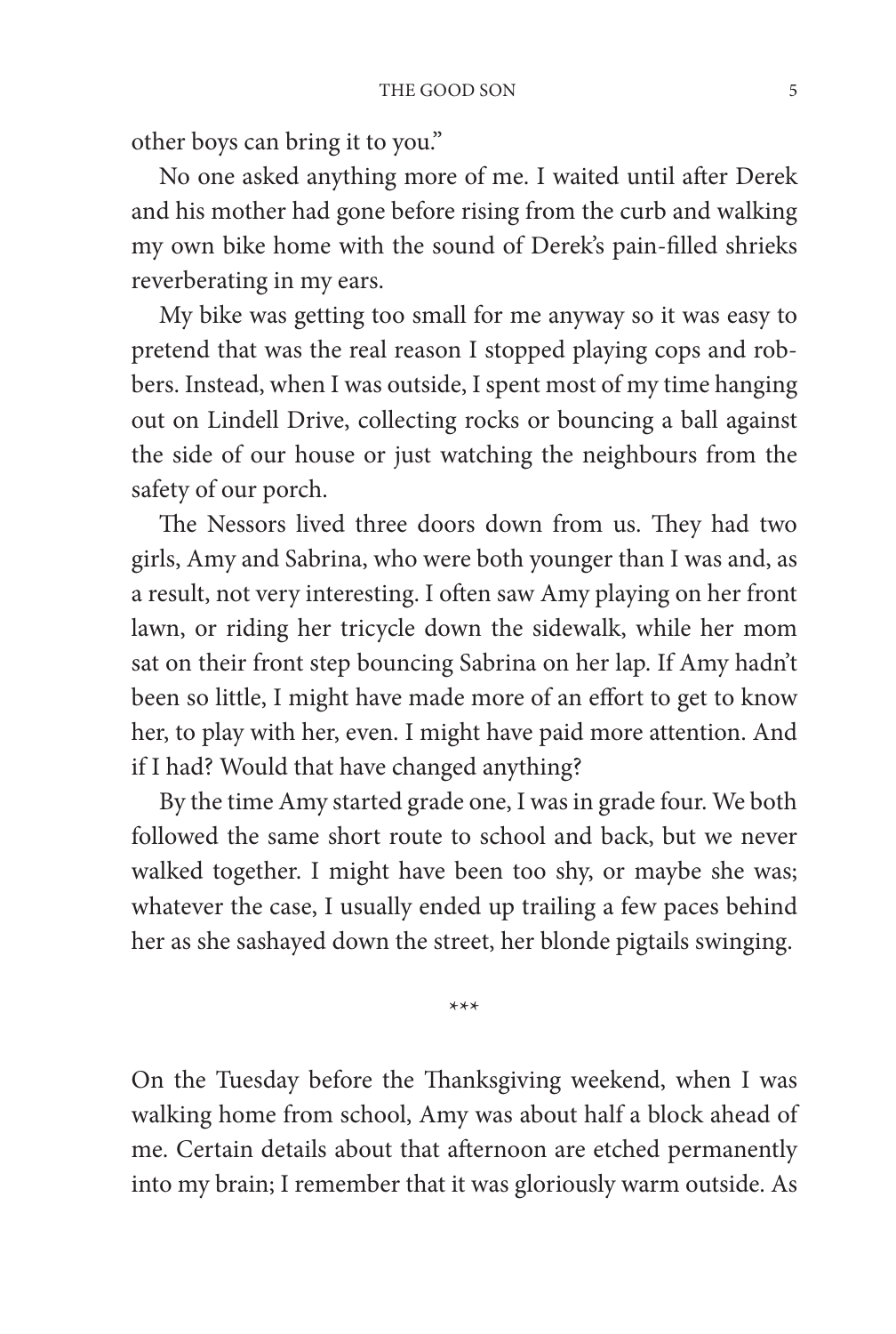I meandered down the sidewalk, the sun shone hard and bright, turning the trees that lined the street into a brilliant canopy of fiery colour: orange and red and glowing yellow. I was clutching a paper turkey that I'd made at school using a tracing of my left hand with my thumb as the turkey's head and my four fingers as feathers. On each of the fingers we had written something we were thankful for. I was excited to see Mom's reaction when she saw her name on one of those fingers, carefully spelled out in my best printing.

Amy Nessor strolled ahead of me, braids swishing. I lost sight of her momentarily when she turned onto Lindell Drive, but as I came around the corner, I saw her again, walking up to a light blue car that was parked between our houses. As soon as I saw the car, my throat constricted with a spasm of disappointment because it meant that Darius was over and he and Ricky were probably going somewhere. I wanted to show Ricky my turkey, too, because I'd put his name on my pinky finger and I thought it would make him happy. But then Amy pulled open the back door of the car and climbed in and I was flushed with the momentary relief that it wasn't Darius after all and that Ricky would get to see my turkey.

Except when I walked into the house, Ricky wasn't home. It was just my mom, setting out a snack for me. I handed her my special turkey and waited. She glanced at it without saying anything, then stuck it to the door of the fridge under a real estate magnet that covered more than half of the turkey's body. She asked about my day, absentmindedly, while peeling potatoes at the sink. I don't know if she even looked at what I'd written on those turkey feathers.

I decided I would point them out to her later, when Ricky was back. Then Mom would smile and tell me how sweet I was and I would fall asleep that night with her words brushing against my skin like a soft blanket.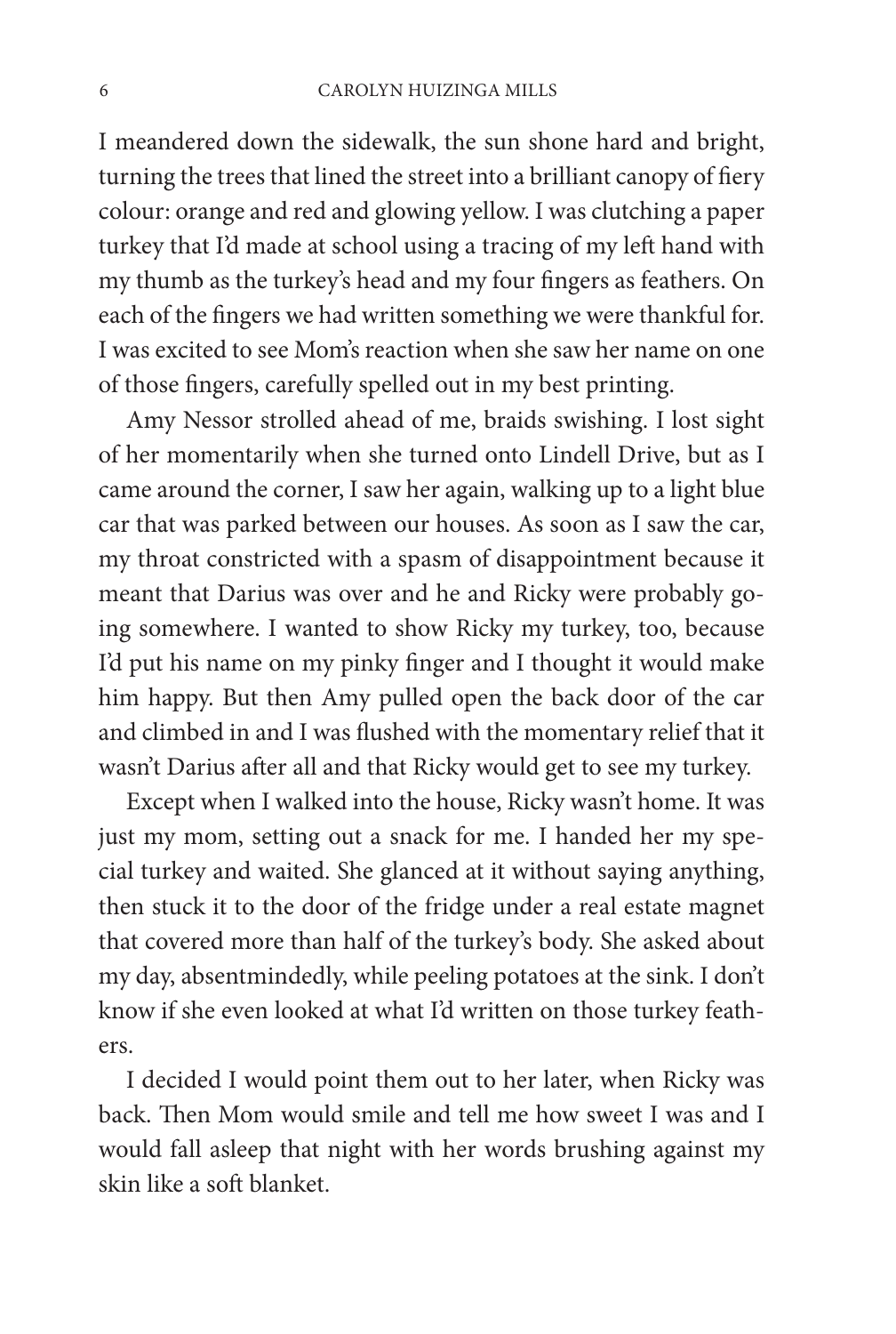## THE GOOD SON 7

After I'd had my cup of milk and a cookie, Mom sent me outside to play. The air was warm and still. I sat on our front step with my baseball glove in my lap hoping that when Ricky got back he'd agree to play catch. It wasn't often anymore that he spent time with me, but the afternoon was so nice, the weather so dazzlingly perfect, I thought there was a chance it just might happen.

It sickens me now to think about how much I prized those snatches of time spent with my brother, about how much his attention mattered. Especially how, even if it was just briefly, I considered him something to be thankful for.

Lindell Drive was particularly quiet that day as I sat outside waiting for my brother. Even old Mr. Lowell, who I usually saw out walking after school, whacking anything that was in his way with his cane, was nowhere in sight. He once sent my Hula Hoop sailing right into the middle of the road. "What's this thing doing here?" he'd yelled. "Waiting to trip me up? Keep your blasted toys off the sidewalk!"

Because the afternoon was so perfect, I expected more people to be out. Mrs. Kinzie, perhaps, pushing her stroller. Someone sweeping their steps. Mr. Lowell, definitely, shuffling along with his cane. Yet, on that particular Tuesday, it seemed there was no one outside but me. When Mrs. Nessor came out of her house calling Amy's name, it rang out loud and clear down the empty street.

Her call was met with silence. Spying me on the front step, my ball glove balanced on my knees, Mrs. Nessor walked over.

"Have you seen Amy?" she asked.

"She went in a car."

"She went in a car? What car? What do you mean?" Mrs. Nessor's eyes squinted in confusion.

"I saw her — I saw her get in a car," I repeated.

"Today? You saw her get in a car today?"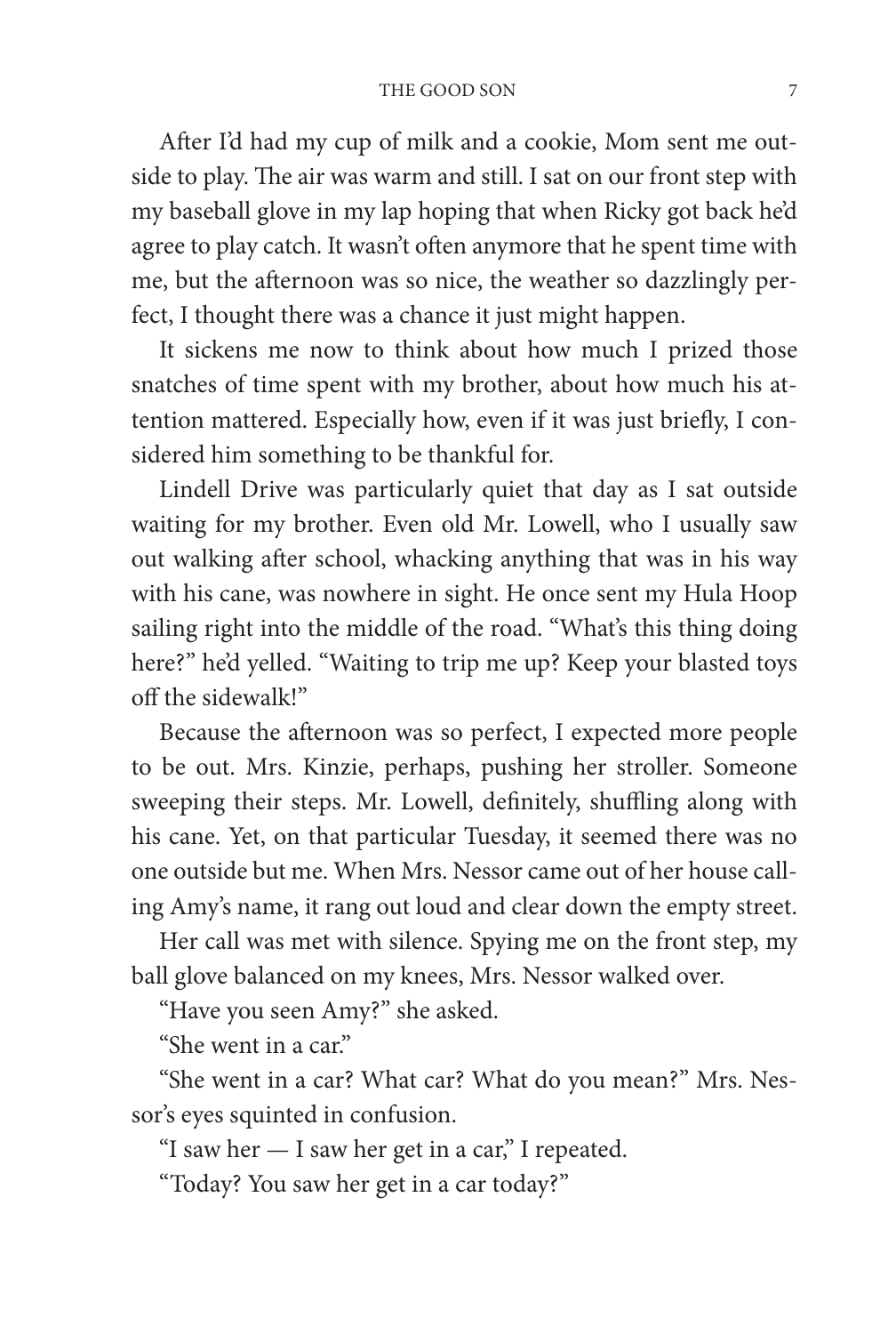I wanted desperately to stand up and go inside. Mrs. Nessor's questions were too sharp and quick. I could feel tears springing to my eyes. "When I came home," I whispered.

"What?" Her eyes widened in alarm. Many of the details that followed have blurred over time, but I remember her eyes. Her frightened eyes searching my face, silently begging me to unsay what I'd seen. Her hands began flailing at her sides as she looked wildly up and down the empty street, and I watched her fingers as they fluttered then fell. "Zoe, what are you talking about? When did she get in a car?"

The front door opened and suddenly my mom was standing on the porch behind me. "Is everything okay, Janet?" she asked. I stood up quickly and tried to sneak past her into the house, but she stopped me with a firm hand on my shoulder.

"No." Mrs. Nessor's voice came out high-pitched and shaky. "I can't find Amy. And Zoe says … Zoe said she saw her get into a car."

Mrs. Nessor had moved her hands to her face now, where they rested on her cheeks as she stared at my mother helplessly. Fear wafted from her eyes and mouth, furling around my feet, rooting me in place.

"Okay, okay," Mom said, and her voice sounded so calm, so confident. "Don't worry. We'll find her." Then, turning to me, she asked, "What did you see?"

\*\*\*

Later, after the police had asked me over and over again to describe the car, to explain how exactly Amy had climbed into it — Could I remember anything about the driver? — and long after Mrs. Nessor had been escorted back to her house, I heard Ricky